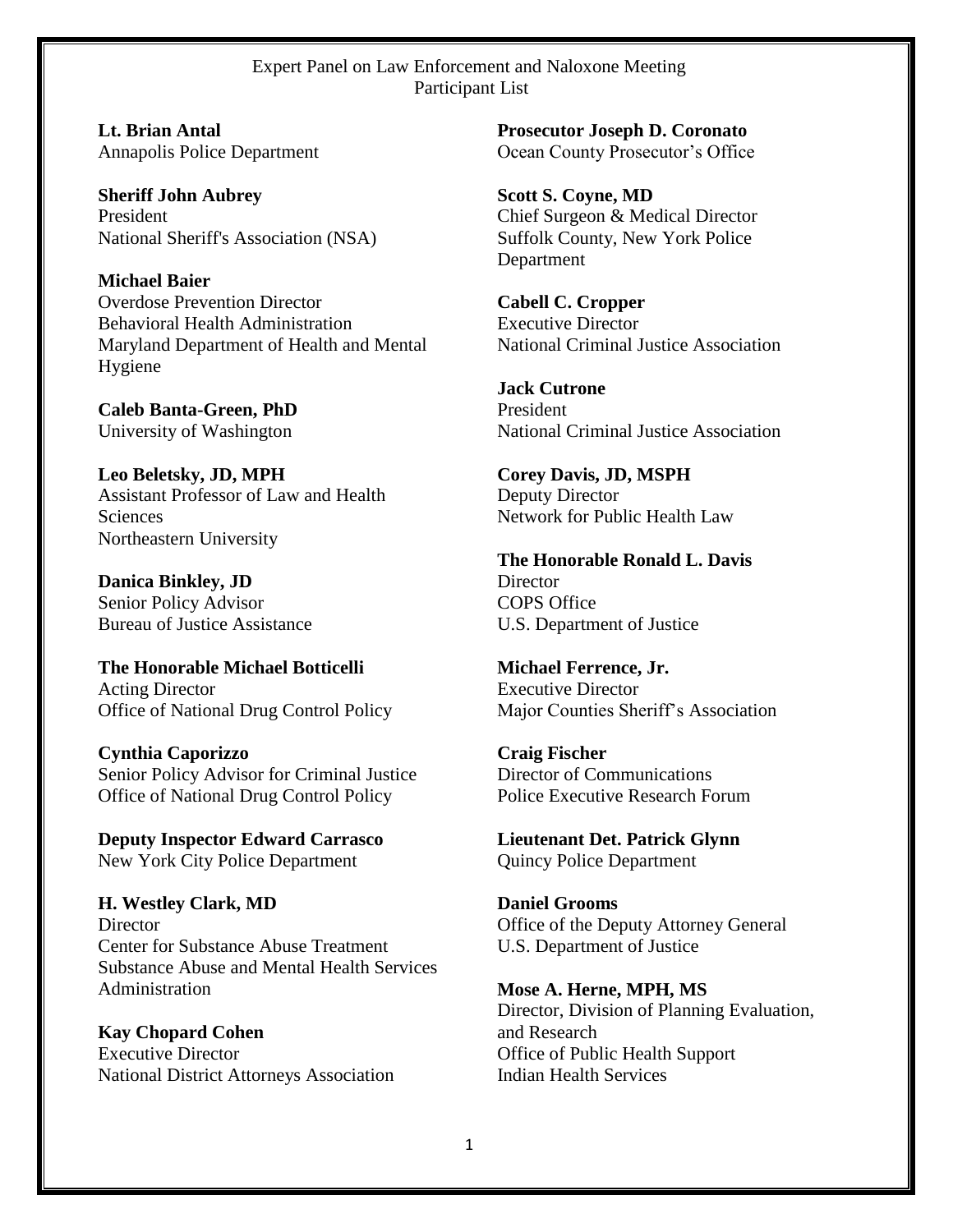Expert Panel on Law Enforcement and Naloxone Meeting Participant List

**The Honorable Eric H. Holder, Jr.** Attorney General of the United States U.S. Department of Justice

**Ralph C. Jefferson, Jr.** Lummi Nation Police

**Steve Juneau**  Associate Director Bureau of Indian Affairs

**Gregory M. Krakower** Senior Advisor & Counselor to the Attorney General New York State Attorney General's Office

**Tara Kunkel**  Visiting Fellow Bureau of Justice Assistance U.S. Department of Justice

**Ken Lavelle, MD** Thomas Jefferson University Hospital

**Colonel Thomas L'Esperance Director** Vermont State Police

**David Little** Associate Director Bureau of Indian Affairs Office of Justice Service

**Mary Lou Leary**  Principal Deputy Assistant Attorney General Office Justice Programs U.S. Department of Justice

**Robert Lubran** Director, Division of Pharmacologic Therapies (DPT) Center for Substance Abuse Treatment Substance Abuse and Mental Health Services Administration

**Kristen Mahoney**  Deputy Director for Policy Bureau of Justice Assistance U.S. Department of Justice

**Elinore McCance-Katz, MD, PhD** Chief Medical Officer Substance Abuse and Mental Health Services Administration

**J. Patrick McCreary**  Associate Deputy Director Bureau of Justice Assistance U.S. Department of Justice

**Beth McGarry**  Chief of Staff and Senior Counsel Office of Justice Programs

**Jacqueline M. McNamara, JD** Overdose Prevention Consultant Behavioral Health Administration MD Dept. of Health & Mental Hygeine

**Luis Melero**  Policy and Administrative Coordinator Office of National Drug Control Policy

**Molly Moran** Office of Attorney General U.S. Department of Justice

**Robert I.L. Morrison**  Executive Director National Association of State Alcohol/Drug Abuse Directors

**Dan Muse, MD** Brockton Hospital Norfolk County DA's office

**Blake Norton, M.Ed.** Vice President Police Foundation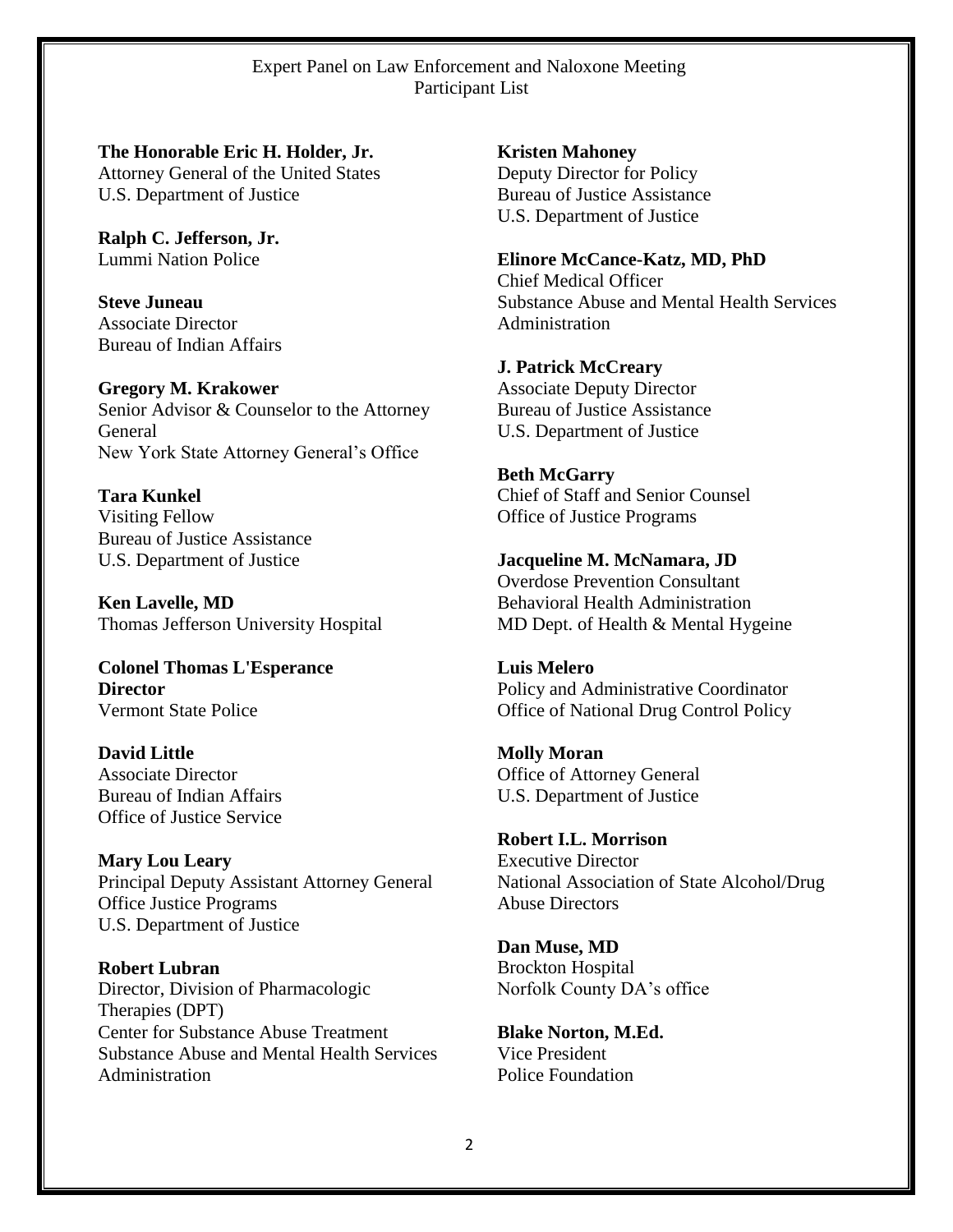Expert Panel on Law Enforcement and Naloxone Meeting Participant List

**The Honorable Denise O'Donnell Director** Bureau of Justice Assistance U.S. Department of Justice

**Colonel Steven O'Donnell**  Superintendent of the Rhode Island State Police Commissioner of the Department of Public Safety

**Dr. Denise Paone**  New York City Department of Health and Mental Hygiene

**Joeseph T. Rannazzisi**  Deputy Assistant Administrator Office of Diversion Control Drug Enforcement Administration U.S. Department of Justice

**Bob A. Rappaport, MD** Center for Drug Evaluation and Research Food and Drug Administration

**Chief Celestino Rivera**  Lorain Police Department

**Josiah "Jody" Rich, MD, MPH** Professor of Medicine and Epidemiology Brown University Medical School The Miriam Hospital

**Rebecca M. Rose**  Senior Policy Advisor Bureau of Justice Assistance U.S. Department of Justice

**Deputy Commissioner Richard Ross** Chair, Deputy Commissioners MCCA Sub-Committee Major Cities Chiefs Association

**Bryan Roach**  Deputy Chief of Administration Indianapolis Metropolitan Police Department

**Lisa Rovin**  Senior Advisor for Strategic Initiatives Immediate Office of the Commissioner Food and Drug Administration

**Anne Siegler**  New York City Department of Health and Mental Hygiene

**Deborah Spence**  Acting Assistant Director Research and Development Division COPS Office

**Christopher Traver**  Senior Policy Advisor Bureau of Justice Assistance U.S. Department of Justice

**Gene Voegtlin** Director of Partnership Engagement and **Outreach** International Association of Chiefs of Police

**Lisa F. Waddell, MD** Association of State and Territorial Health **Officials** 

**Alex Walley, MD, MS** Program Director of the Boston University Addiction Medicine Fellowship Program

**Susan Weinstein**  Director of Congressional and Federal Affairs National Alliance for Model State Drug Laws

**Tony West** Associate Attorney General U.S. Department of Justice